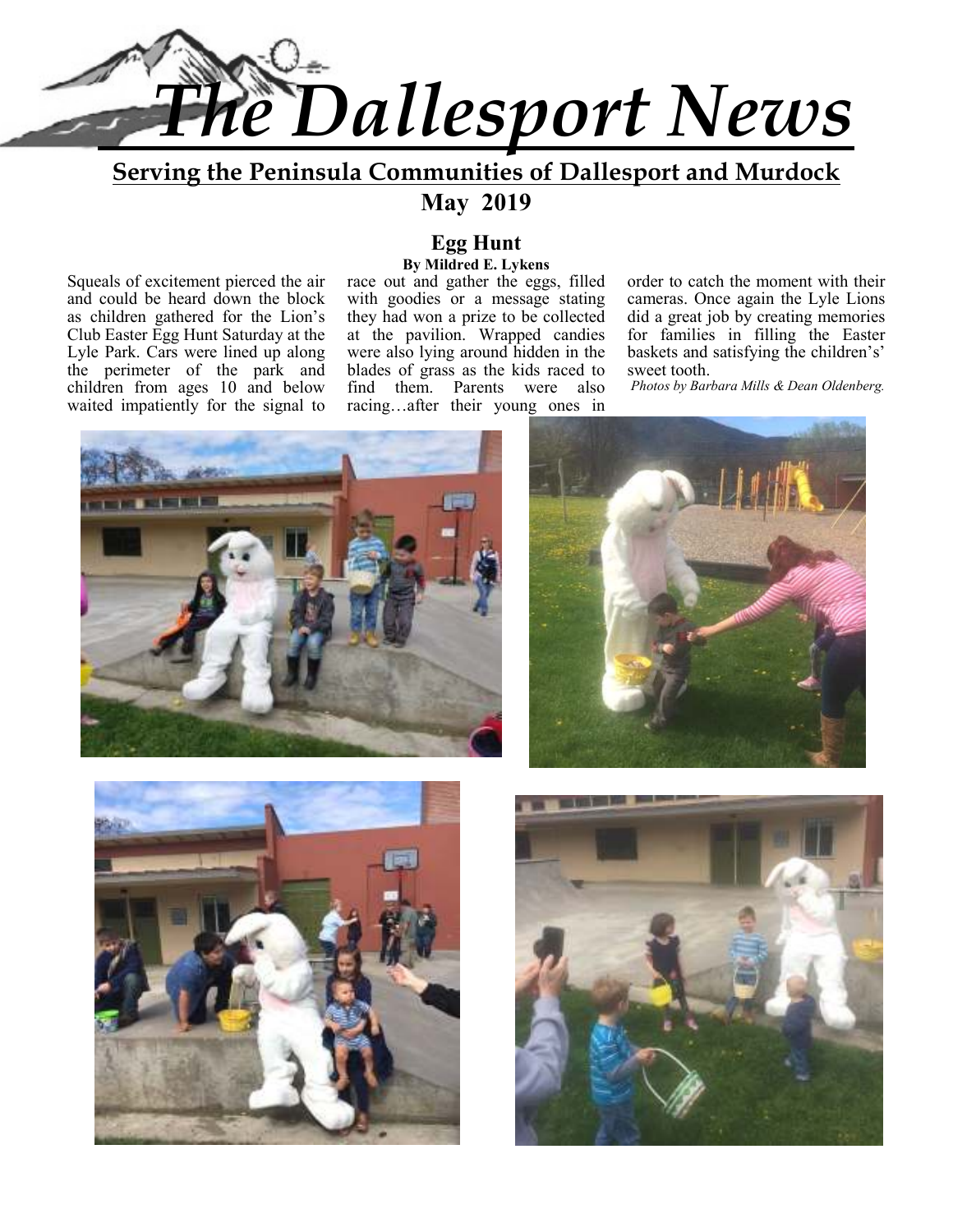### **Book Report By Judy Bane**

**"The Book Artist" by Mark Pryor**  Hugo Marston, head of security for the U.S. Embassy in Paris, puts his life in danger when he investigates the murder of a celebrated artist, all the while fending off an assassin looking to settle an old score against him. Hugo Marston accompanies his boss, US Ambassador J. Bradford Taylor, to the first night of an art exhibition in Montmartre, Paris. Hugo is less than happy about going until he finds out that the sculptures on display are made from his favorite medium: books. Soon after the champagne starts to flow and the canapes are served, the night takes a deadly turn when one of the guests is found murdered. Hugo lingers at the scene and offers his profiling expertise to help solve the crime, but the detective in charge quickly jumps to his own conclusions. He makes an arrest, but it's someone that Hugo is certain is innocent. Meanwhile, his best friend, Tom Green, has disappeared to Amsterdam, hunting an enemy from their past, an enemy who gets the upper hand on Tom, and who then sets his sights on Hugo. With an innocent person behind bars, a murder to solve, and his own life in danger, Hugo knows he has no time to waste as one killer tries to slip away, and another gets closer and closer.

 Such a good story! This is the first Hugo Marston book I've read and I am definitely going to order all the others and get caught up on this intriguing character and his highly entertaining adventures. You won't be sorry for reading these books.

### **Poetry Workshop with Clem Starck**

**May 3, 2019 1:00 PM - 3:00 PM** 

http://Klindt's Booksellers & Stationers Poet Clem Starck will offer a poetry writing workshop at Klindt's. Learn to exploit your unique voice to better develop your own poetry and to connect with a listening audience. Bring a poem, your own or a favorite. Instructor will also furnish poems to practice with. Refreshments provided. This workshop has limited seating and \$40 preregistration is required.

315 E 2nd Street. Contact 541-296-3355. \$40 registration. Seating limited.

### **Clem Starck Book Signing at Klindt's May 3, 2019 5:00 PM - 6:00 PM Free**

### **Mike and Kristy Westby at Klindt's**

**May 18, 2019 4:00 PM - 5:00 PM** 

http://Klindt's Booksellers & Stationers On Saturday, May 18th Klindt's Booksellers will host Mike and Kristy Westby for a book signing featuring their newest regional title, Columbia River Gorge An Explorer's Guide. 315 E 2nd Street The Dalles Information: 541-296-3355 Free and

open to the public.

### **Klindt's Community Book Club**

**May 19, 2019 6:30 PM - 8:00 PM**  http://www.klindtsbooks.com

Join us to discuss Catch-22 by Joseph Heller. Klindt's Community Book Club is free and open to all readers. Our reading group gathers at Klindt's Bookstore each month for staff-led book discussion. We also provide snacks and beverages and offer a discount on the monthly book selection. Please call or email to let us know you're coming so<br>we set up enough chairs. Klindt's we set up enough chairs. Booksellers 296-3355. Free, call or email to RSVP

### **Volunteer**

Have you volunteered at the school this year? It may have been just a little thing -- but little things matter! If so, check your email and your child's backpack for a special invitation. If you don't find the invitation there, message us or email deb.stenberg@lyleschools.org.

### **Scholarships**

Parents, If your graduating senior hasn't been applying for scholarships, please encourage them to do so this month. We have put applications to several local scholarships on our webpage and there are others worth checking out there too. Go to www.lyleschools.org, and in the drop down under Lyle Secondary, you'll see Life After High School. Make sure they check out links to some of the scholarship search sites - "GEAR Up" is an excellent site. Counselor Julie Larson notes that scholarships are also posted on the bulletin board by the cafeteria, and there are hard copies of the scholarships forms in the hanging files outside of John Bister's room. Seniors should also request a letter of recommendation (by email) from at least one staff person. They should include a resume or brief bio to help with the letter of recommendation, along with the name of the scholarship they are applying for, and its due date.

https://www.lyleschools.org/domain/187

### **Virtual Reality**

**May 11th, 2019 11:00am - 1:00pm**  Experience Virtual Reality. Try VR for yourself and immerse yourself into a three-dimensional, computer-generated world. This program is for adults ages 18 and older and requires a signed waiver.

www.fvrl.org/sites/default/files/wysiwyg /Media%20browser/adult\_waiver.pdf Community Camplan Room 131 W Burgen St

### **Adult Computer Session May 16th, 2019 1:00pm - 5:00pm**

Call the library to reserve your spot for a<br>personalized 30-minute computer personalized 30-minute computer instruction, available **every third Thursday of the month**. 509-773-4487

### **Student Art Show**

**May 20th, thru July 19, 2019**  The Student Art Show features twodimensional art created by area youth.

**Klindt's Bookstore** 541-296-3355

315 E. 2nd Street, The Dalles Hours: Mon. – Sat. 8:00 am– 6:00 pm Sundays 11:00 am - 4:00 pm

**The Dalles/Wasco County Public Library** 541-296-2815

#### wascocountylibrary.com

722 Court Street, The Dalles **HOURS:** 

Monday-Thursday 10 a.m. to 8:30 p.m. Saturday: 10 a.m. to 5 p.m.

Closed Sunday

*\*FREE wireless Internet access* inside the library and on library grounds. **White Salmon Valley Community Library** 509-493-1132 - Town & Country Sq. White Salmon

Open Tuesdays 10:00 am - 8:00 pm Wed.-Sat. 10:00 am - 6:00 pm

 *\*FREE wireless Internet access*  **Goldendale Community Library**  (509) 773-4487

131 West Burgen Street Goldendale, Open M Tu Th F Sat 10am-6:00pm and 10 to 8 on Wednesdays

### **Bookmobile**

Fort Vancouver Regional Library 1-888-546-2707



The Library Bookmobile Fall - Winter Schedule **Wednesdays May 1, 15, 29** 

Lyle Market.....9:45 – 10:15 Lyle High School….10:25- 12:30 Dallesport Church of Christ…1:45–3:00

 A map of all FVRLibraries' bookmobile stops as well as printable schedules can be found at

http://www.fvrl.org/bookmobiles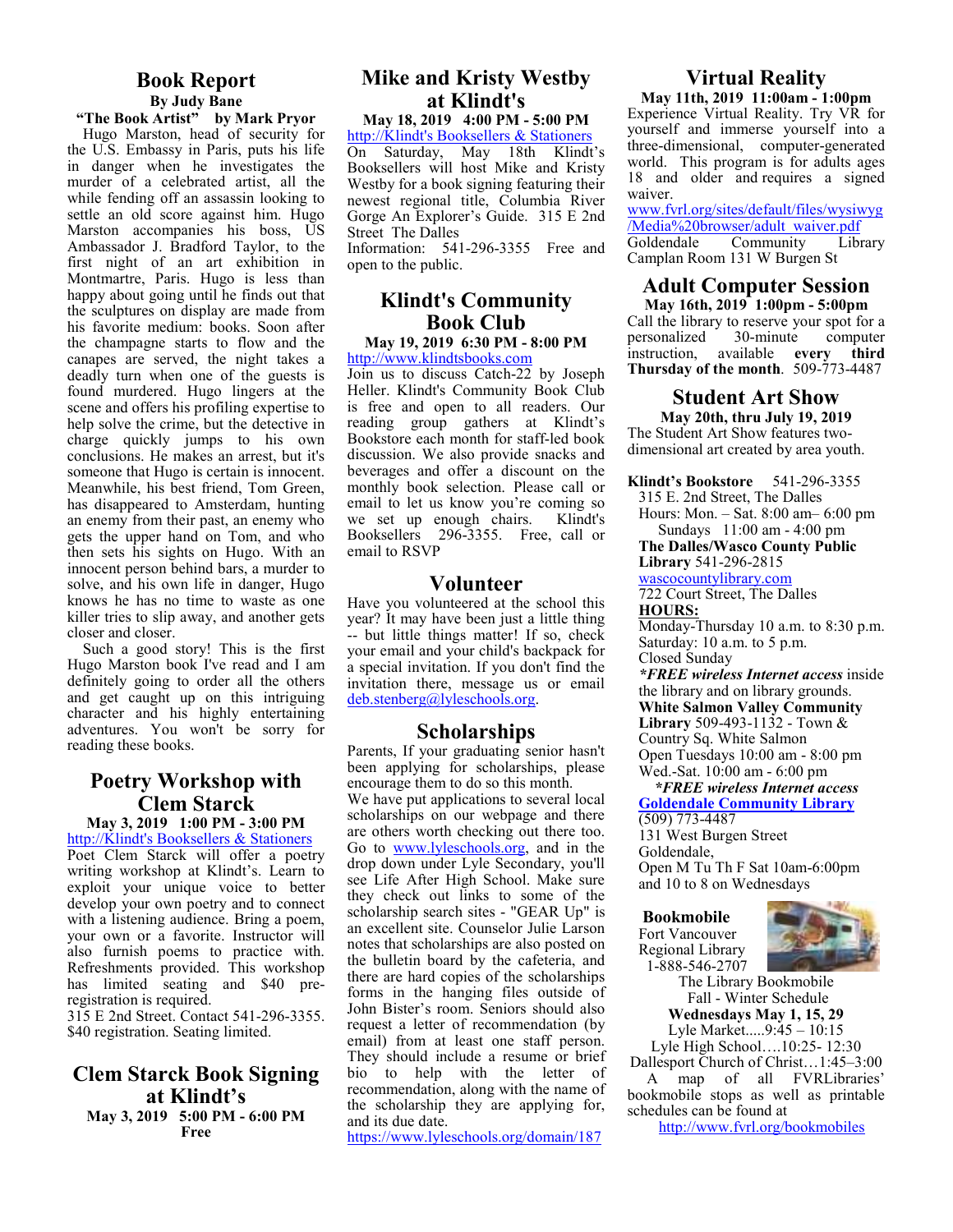### **Community Council Corner**

By Caleb Hotchkiss The Dallesport-Murdock Community

Council met on April  $11^{th}$ , 2019.<br>The Yakama Nation Housing Yakama Nation Authority (YNHA) speakers, Executive Director Ted Strong, and Secretary-Treasurer Randy Settler brought out a larger than normal crowd to the meeting this month with 44 people in attendance including Sheriff Bob Songer, and Lyle School District Superintendent Dr. Ann Varkados. Also in attendance from the YNHA were Preston Harrison, David Northover, Kelly Coons, and Ione Jones. The YNHA representatives spoke about tradition, principles and history that guide their approach to developing the planned 66 housing-units between 3rd Avenue and Sunridge Avenue, directly west of Dallesport Road. The speakers talked about hopes for additional amenities including a tribal police substation, a community center, a maintenance center, health and administrative offices, and contributing to local economic development and schools. The community challenged the YNHA to commit to adding these amenities and questioned if there was enough land to accommodate. Potential problems seen in other YNHA developments such as drug use and lack<br>of maintenance were raised by maintenance were raised by community members in attendance. The YNHA speakers discussed controls such as tenant agreements that are intended to mitigate these problems. Additional discussion surrounded tax credits, and how local and tribal law enforcement are to work to be coordinated.

 Marty Hudson of the Klickitat County Weed Control Board Office spoke about control of invasive plants. He highlighted puncture vine, poison hemlock, skeleton weed outlining basic control measures for each. Mr. Hudson also mentioned invasive plants, butterfly bush, flowering rush and purple loosestrife.

 Jim Smith, General Manager, Klickitat County PUD, spoke about the waste water system and electrical power systems. He noted the waste waster system is at 50% capacity with 420 homes. Currently the rate is \$45 per month, but will increase 3% to \$46.12 in 2019. Mr. Smith put this rate in context, showing it is a lower rate than the wastewater rate in most surrounding communities. Prompted by a community member, Mr. Smith commented on wastewater fees being charged per household, rather than based on usage primarily since measurement of wastewater disposal is difficult. He noted the connection charge for new service is

\$3,894. Regarding the electrical power system, Mr. Smith recently proposed a 1.5% increase in rates for 2019 to keep the approximately \$50M expense and \$50M income in balance. He mentioned that 85% of power is purchased from Bonneville Power Administration. Mr. Smith briefly discussed generating power and natural gas from landfill emissions, and the impact on rates. Mr. Smith noted the electrical connection fee was \$25, (the cost to transfer existing service under a new person's name) but could be more if additional infrastructure needs to be built for that particular installation.

 The Council also discussed the proposed sale of the Dallesport School to Sagetech Corporation. A pending appraisal and another public hearing are to take place before the Lyle School District can sell the property.

 The next meeting of the Dallesport-Murdock Community Council is **May 9 th, 7:00 PM**, at the Community Center on  $6<sup>th</sup>$  Ave.

### **New Meeting Time Dallesport Water Dist.**

P.O. Box 131 Dallesport, WA 98617 If you have any questions regarding your water system, please feel free to contact. Lane Goodenough, District Manager 541- 980-6756 dwdmanager@gmail.com or

Austin Wilson, DWD Clerk 541-980-

6514,or dallesportwater@gmail.com Clerks office hours: 8:00am to 1:00pm Monday thru Thursday. **Monthly meetings are held on the 2nd Wednesday of every month at 5:00pm at the Dallesport Community Center.** 

### **ATTENTION: Residents INDEPENDENT INCOME SURVEY**

Dear Resident:

 The Dallesport Water District (District) would like to apply for funding to explore options for improvements and upgrades to the District drinking water system. Potential upgrades include drinking water service extensions to your area. This project will require funding and design and construction may follow. We are investigating the most cost effective way to construct the improvements to the drinking water system.

 **As part of the funding application process, we have contracted with an impartial third party to perform a focused household income survey of customers in areas that may choose to be connected to our water system.** This income survey will be used by funding agencies to determine the District's eligibility for grants or other optimal funding alternatives.

 The Dallesport Water District has requested that the Rural Community Assistance Corporation (RCAC), conduct the survey. An income survey letter and form will be mailed to you within the next few days from RCAC. We urge you to complete the short survey form and return it to RCAC in the postage-paid envelope that will be included**. The District needs a high response rate for the survey to be considered valid. No identifying information will be provided to the funding agency or representatives of the District. Responses to this survey are strictly confidential.**

 We need your assistance to obtain the best possible funding from federal and state agencies. Please complete and return the survey form as soon as possible. Thank you!

 Sincerely, Lane Goodenough

**K.C.F.D. #6 Dallesport/Murdock Fire Dept. Breakfast May 18th. 7-10 am Dallesport fire station All proceeds go to the Dallesport Fire Department Building Fund….. Biscuits and gravy… or Pancakes Coffee & Juice… \$5.00 per Person** 

### **Pioneer Center Office Closure PUBLIC NOTICE**

The Klickitat County Pioneer Center located at 501 NE Washington, White Salmon will be closing at **3:00 PM** on **May 9, 2019** to conduct an on-site employee safety training exercise.

**69-Lot Subdivision Proposal for White Salmon https://www.whitesalmonenterprise.co**

**m/lifestyle/community/phased--lotsubdivision-proposal-revealed-tocities/article\_78c78fbe-5ae0-11e9- 9e45-9f9a31f7b3c2.html**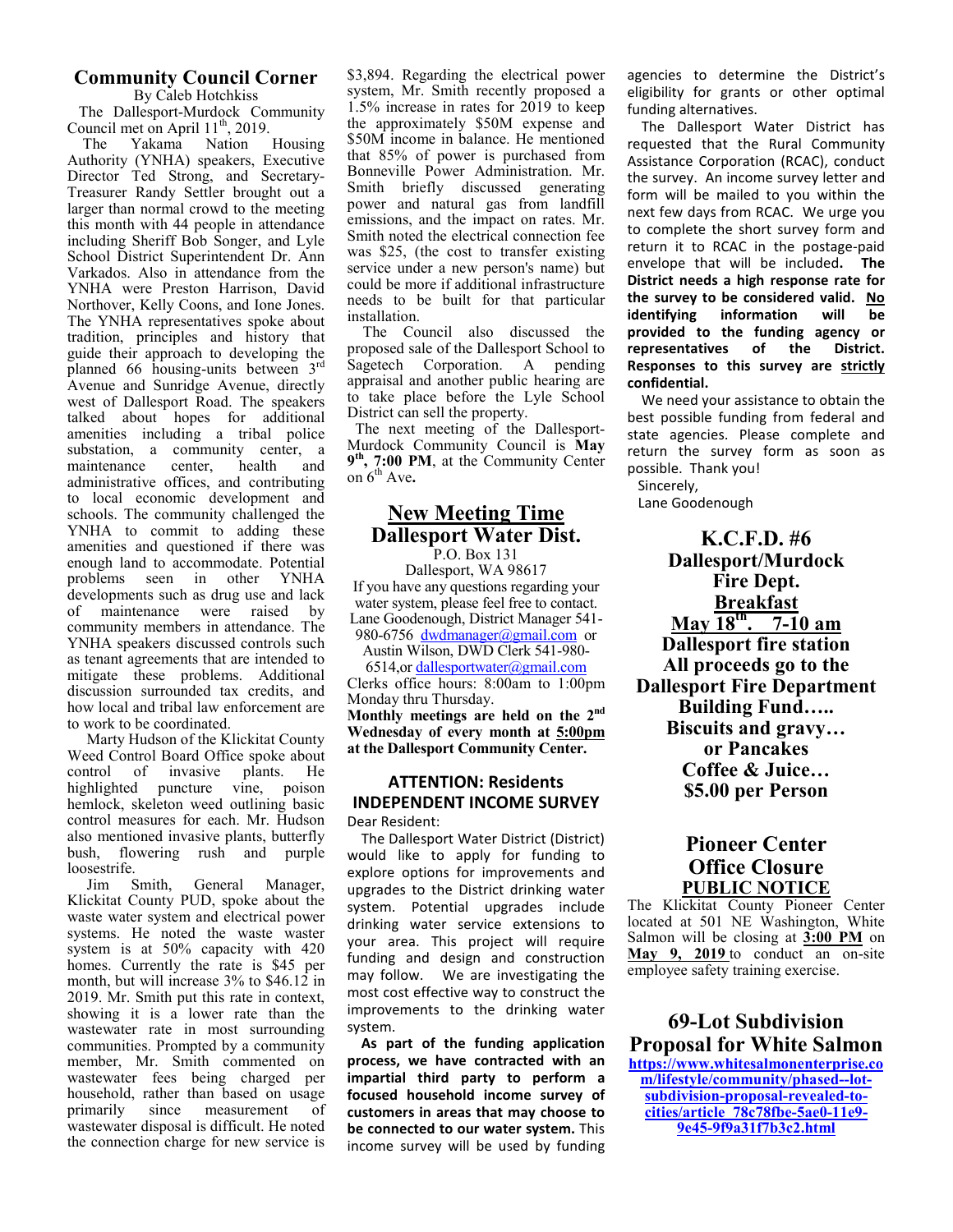# **School Board Hears Community Viewpoints on Building Sale** hosted by the Lyle Several expressed support for the sale of speak. They pro

A public hearing hosted by the Lyle School District Board of Directors Wednesday, April 10, produced valuable feedback regarding the potential sale of the old Dallesport School to the Sagetech Corporation.

Sagetech, a manufacturer that makes parts for the drone industry, has leased the property since February of 2018, and formally submitted a request to purchase it in February, 2019. While the district scheduled the public hearing to meet the legal requirements for disposition of public property, the board has made clear that it has not yet made a decision regarding the sale.

Attendees at the hearing, which was held in the Dallesport Community Center, were predominantly Dallesport residents, although some from Lyle also attended. In addition to Superintendent Ann Varkados, Ed.D., Principal Lori Smith and the full school board, Sagetech Chief Operating Officer Tom Furey was present. At the outset of the meeting, Superintendent Varkados provided a brief history of the Dallesport property and Furey provided background and<br>information from the company's from the perspective.

Although the hearing was designed to provide individuals an opportunity to speak individually, the audience engaged in conversation throughout the meeting. Several expressed support for the sale of the property, if the money was spent wisely to expand or enhance the Lyle<br>campus, while others expressed others expressed skepticism regarding whether the Lyle campus had sufficient room to expand. Lyle resident Oren Johnson shared that the Lyle campus had benefited from several donations of property by his family in previous decades and has substantial room to grow.

Some attendees, including Board Chairperson Barbara Mills, reported serving on a community committee in the mid-1990s when the board was trying to pass a bond measure in order to either build a new Dallesport building or expand the Lyle School. Although the committee recommended unifying the campus at that time, based on enrollment and economics, the Dallesport community made clear it was unwilling to support a bond measure unless a Dallesport building was included.

At least one attendee expressed concern that the same sentiment could still doom future Lyle levy and bond measures if the Dallesport building was sold. Another concern was raised around the potential increase in population. rease in population,<br>in the Dallesport particularly community.

The board concluded the meeting after all attendees had had an opportunity to

They promised those in attendance that questions raised during the meeting would be publicly answered following research on some of the topics, in order to ensure accurate information is provided.

The report will be shared out on the district webpage, www.lyleschools.org, and the community will be notified when it's available. Those who attended and provided contact information will be notified by mail or email, and the district will use Facebook and community<br>newsletters to notify the larger newsletters to notify the larger community.

Anyone who would like to receive an email notification when it's available can let us know at Info@lyleschools.org. If you were unable to attend the meeting, you are also welcome to submit testimony via email at the same address.

Questions posed at Dallesport School Board hearing on April 10 will be posted, along with the district's posted, along with the district's<br>responses, on the district website, responses, on the district website,<br>www.lyleschools.org under "Recent www.lyleschools.org, under News" by **May 1st .** Those who attended the meeting and provided contact information will receive notification; if a mailing address is all that was provided, the Q&A sheet will be mailed to them.



Enrolment figures sourced from DSPI website: http://k12.wa.us/DataAdmin/enrolment.inpx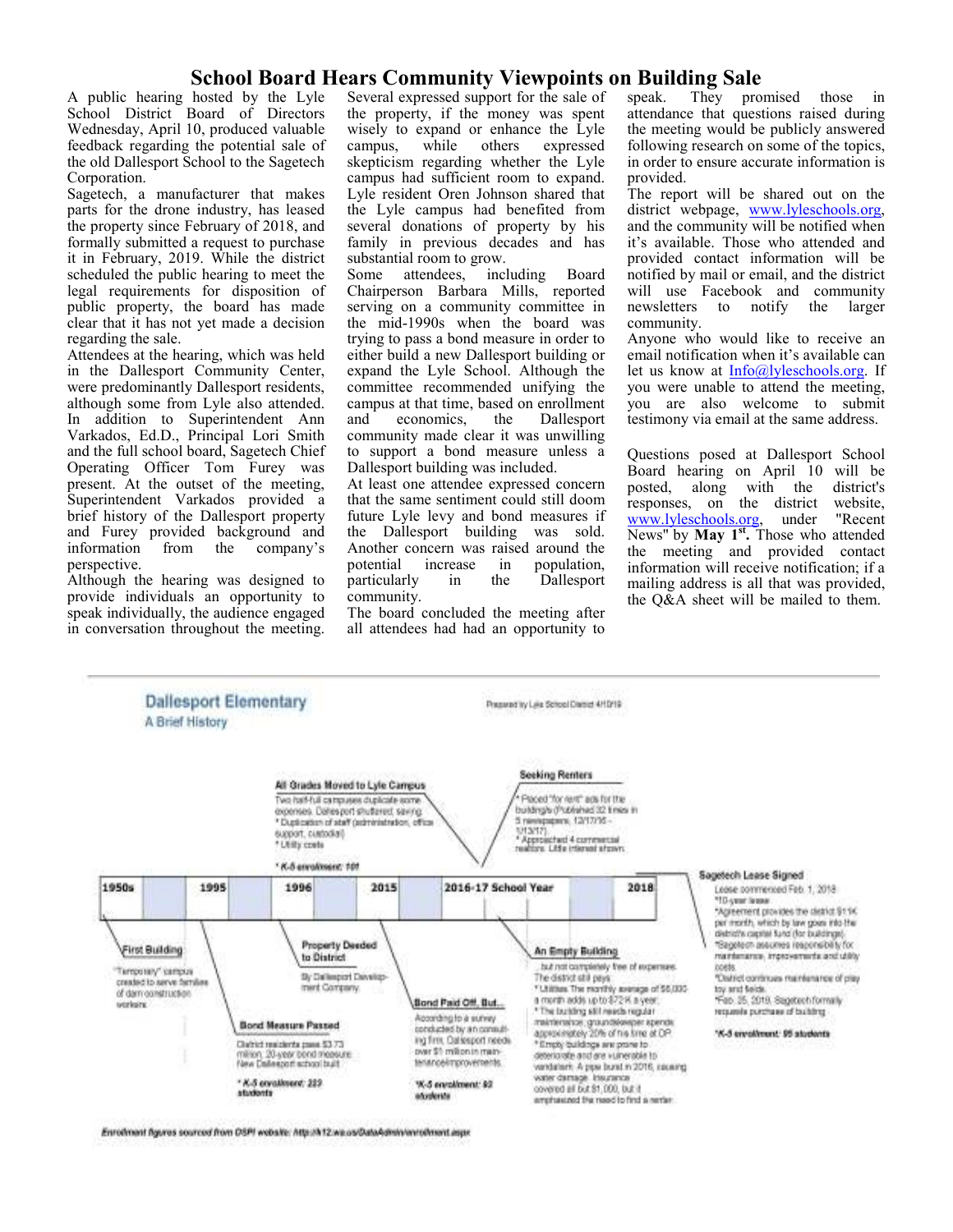# LYLE SCHOOL DISTRICT #406

For the latest information on Lyle School District, visit the website for the school district. **http://www.lyleschools.org**

## **Campus Safety and Security**

Please go to the Lyle website to read the letter regarding changes that have been made to enhance campus security, along with the change in traffic routing. https://www.lyleschools.org/site/default.aspx?PageType=3&DomainID=4&ModuleInstanceID=9&ViewID=6446EE88-D30C-497E-9316-3F8874B3E108&RenderLoc=0&FlexDataID=1970&PageID=1



*This new traffic pattern at Lyle Campus is now in effect before 9 a.m. and after 2 p.m. daily.* 

**\*\*\*\*\*\*\*\*\*\*\*\*\*\*\*\*\*\*\*\*\*\*\*\*\*\*\*\*\*\*\*\*\*** 

**(Klickitat, Lyle Against Substance Abuse Coalition) May 15th . 5 - 6:30 pm Meets the 3rd Wed of each month. Alternates between Klickitat and Lyle**

> **The Library Bookmobile--- Fall - Winter Schedule Wednesdays May 1st., 15th., 29th . Lyle Market.....9:45 – 10:15 Lyle High School 10:25- 12:30 Dallesport Church of Christ.....1:45–3:00**

**Dallesport PTO Meeting Tue, May 7th. 2:45pm – 3:45pm Monthly on the first Tuesday School Board meetings will be held @ 6pm on the fourth Wednesday May 22, 2019**  *Support your school and attend a meeting.* 

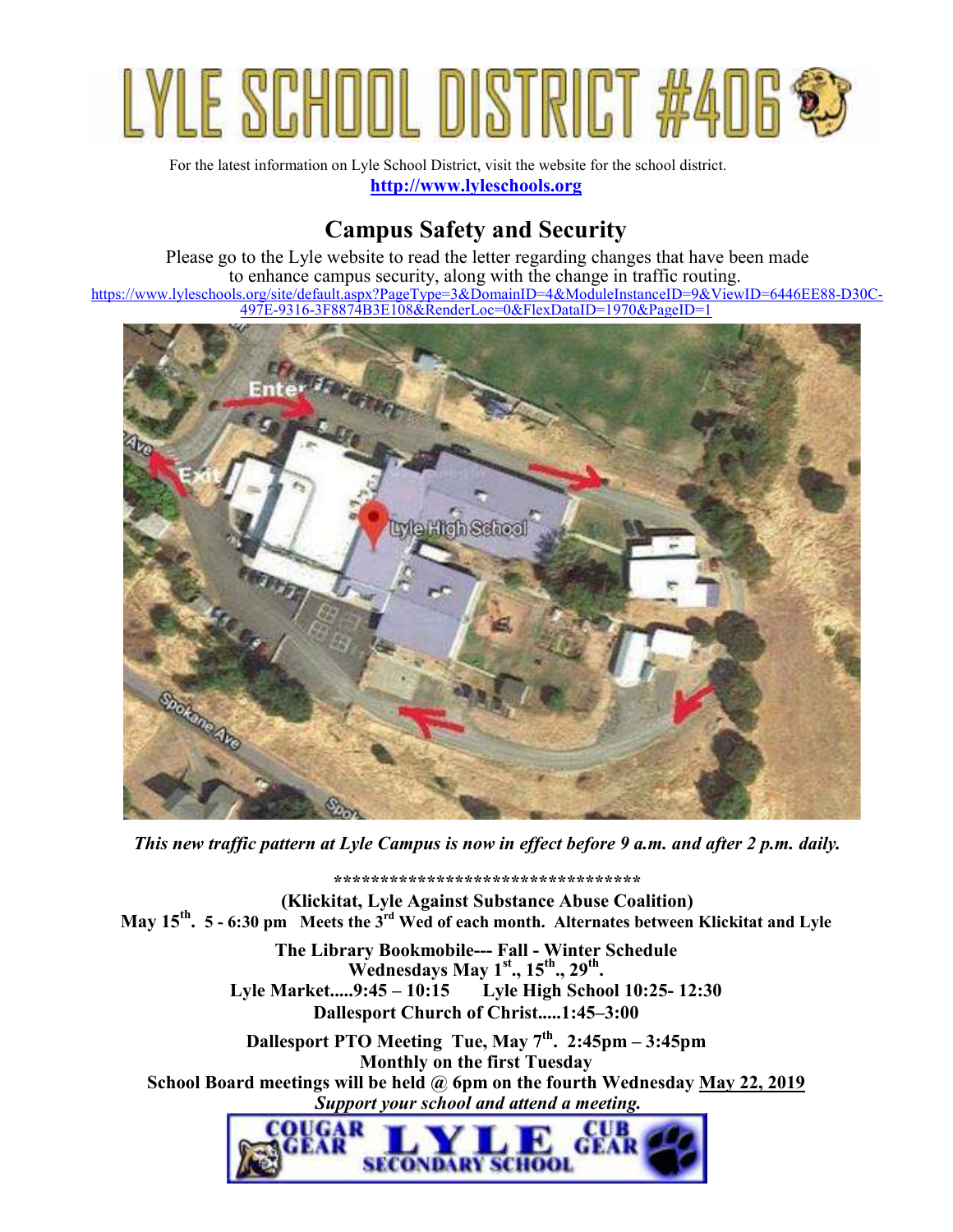

### **Lyle Lions Pancake Breakfast & "White Cane Awareness Day**

**Saturday, May 4th 7:00 to 10:00 a.m.**  Lyle Community Center - Corner of 5th St. & Hwy 14

A special donation jar is available to collect donations for "White Cane Awareness Day". All funds collected will support various sight programs sponsored by the Pacific NW Lions Foundation. Funds will provide free health screenings for children and adults. Screenings will check for glaucoma, vision loss, cataracts, high blood pressure, diabetes & other vision<br>problems that can lead to problems blindness. Special grants are available to patients who are unable to pay for cataract surgery, prosthetic eyes, special magnifying equipment, and computer software for Braille instruction for the blind & visually challenged.

Support a "worthy cause by making a financial donation" and also enjoy a scrumptious breakfast!

### **Columbia Gorge Genealogical Society May 11, 2019 10:30AM**

Rescheduled from February Out on a limb with your family history? This Columbia Gorge Genealogical Society class will cover getting organized, internet research, genealogy etiquette , research software, crowd sourcing for the best results, record importance, interviewing family members, and more!. We're here to help<br>YOU! Public Welcome! Presenter: YOU! Public Welcome! Georga Foster FREE Class Columbia<br>Gorge Discovery Center. 5000 Gorge Discovery Center, Discovery Dr. The Dalles. Downstairs classroom.

### **Spring Genealogy Workshop May 18, 2019**

Spring workshop with Pam Vestal on May 18, 2019. Pam is a remarkable speaker and genealogist and you will enjoy her workshop as have others. Pam<br>has published articles for the has published articles for the Professional Genealogist's Quarterly and is the owner of Generations Genealogy https://www.generationsgen.com/

History buffs out there will enjoy this workshop as well.

The Heritage Quest "*Books On The Road*  " will be here in The Dalles with Pam to offer their latest genealogy based books, forms, & maps for purchase.

Last day for registration is May 11, 2019 so please send in your registration soon. Details and registration forms are in our latest newsletter or on our blog site at https://gorgegen.blogspot.com/

For out of town attendees, Cousins County Inn has offered a discount on room services, just mention the event and receive the discount when making reservations. http://www.cousinscountryi nn.com/

### **Ham Radio Class May 4, 11, 18, 25**

**Saturdays 10:00 AM - 3:00 PM**  Take the first step to a rewarding hobby! Obtain an FCC Amateur Radio Technician License. Mid Columbia Senior Center 1112 W 9th St The Dalles For information and to register for class contact: K7BLD@ARRL.NET

### **2019 Wasco County Children's Fair**

**May 18, 2019 9:00 AM - 2:00 PM https://www.cgcc.edu/childcare**

FREE family fun, enjoy activities like: Face Painting Carnival Style Games Arts and Crafts Prizes Music and Dancing And Much More! The Dalles City Park (next to the DHS building) 707 Union Street, The Dalles, OR Contact: Child Care Partners, CGCC 541-506-6131. FREE event.

### **Country Antique Market**

**May 4, 2019 10:00 AM - 4:00 PM**  Vintage antiques, Estate Sale finds, garden items, and more. 5755 Mill Creek Rd. The Dalles.

### **2019 Wasco County Children's Fair**

**May 18, 2019 9:00 AM - 2:00 PM**  https://www.cgcc.edu/childcare

FREE family fun, enjoy activities like: Face Painting Carnival Style Games Arts and Crafts Prizes Music and Dancing And Much More! The Dalles City Park (next to the DHS building) 707 Union Street, The Dalles, OR Contact: Child Care Partners, CGCC 541-506-6131. FREE event.

### **Obituaries Nancy Kilian**

Nancy Janis Kilian, 81, passed away on March 15, 2019, in The Dalles, Ore. She was born in Lincoln, Neb., on April 8, 1937, to Harold and Ethel (Peterson) Knadle.<br>Nancy

graduated from Nebraska Wesleyan University and was a member of Phi Mu Sorority. She made a career as an elementary school teacher in Emporia, Kan.

Nancy had a love of flying and took flying lessons. Ms. Kilian liked collecting antiques and stamps and enjoyed fishing. Spending time with her grandchildren was also a favorite pastime.

Nancy is survived by her daughter and son-in-law Kimberly and Mike Ingle of Highlands Ranch, Colo.; her son and daughter-in-law Frederick and Ping Kilian of Dallesport; four grandchildren Philip and Sophie Kilian of Dallesport, Amanda Hemerda of Greenville, S.C., and Allison Ingle of Highlands Ranch; and one great-granddaughter Jaci Hemerda of Greenville.

A private family memorial will be held this summer in Lincoln, Neb. Ms. Kilian will be interred at Wyuka Cemetery in Lincoln. To send condolences to the family, visit www.gardnerfh.com.

### **Lana J. Lay**

Lana J. Lay (Donnell) daughter of Stephen and Evelyn Donnell passed away April 12, 2019.

She leaves behind her husband, Kent Lay (married Nov. 5, 1990); children, Evelyn, Elizabeth, Benjamin, Shayna, Alicia; 13 grandchildren; and 2 greatgrandchildren. She will be greatly missed.

A celebration of life was held at the Lyle Celebration Center in Lyle, Wash., on Saturday, April 20, 2019, 4 p.m.,

### **Robert Dale Theroux**, 82,

A resident of Dallesport, died at home April 16, 2019.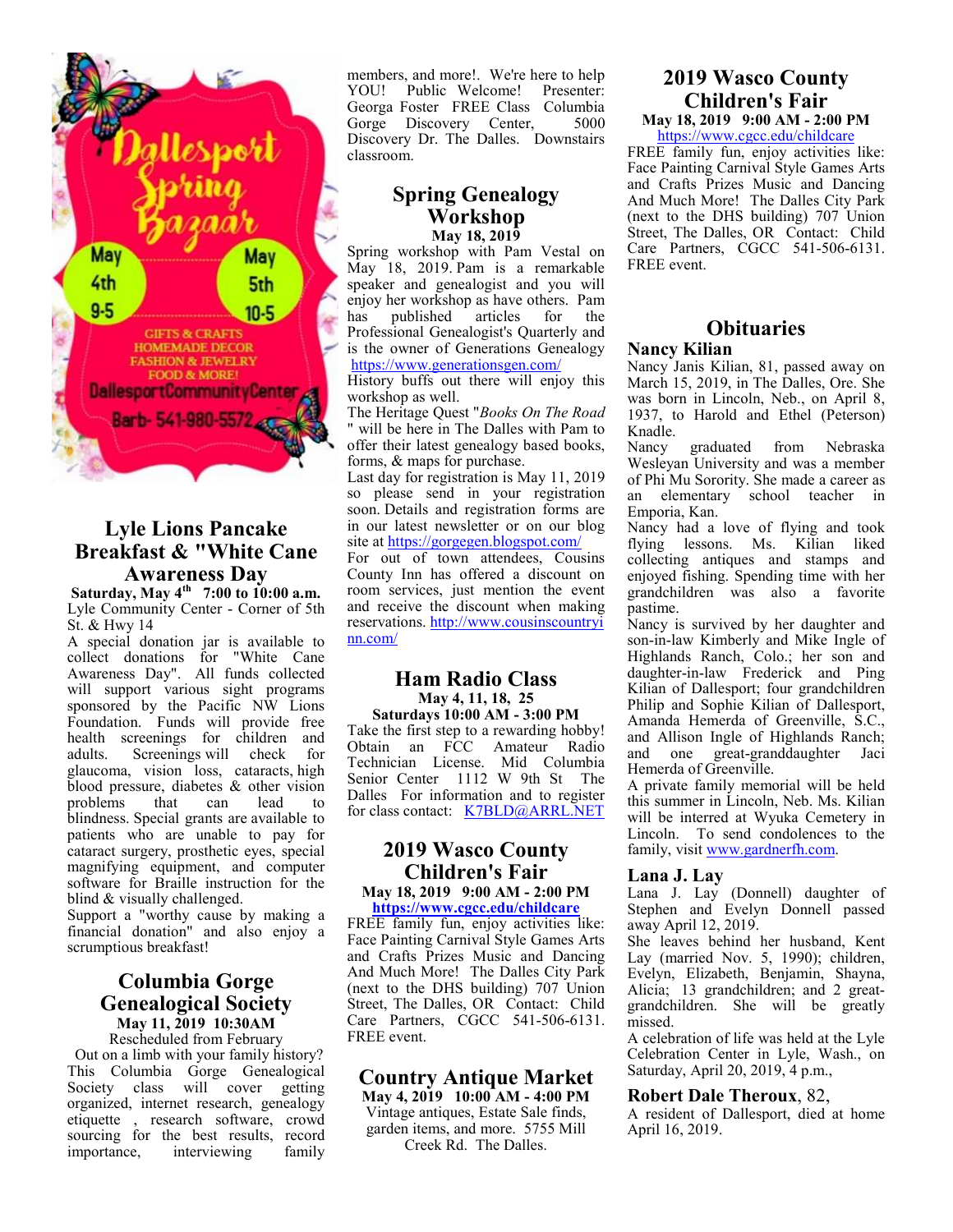# **Dallesport-Murdock Community Calendar**<br>Dallesport-Murdock Fire Dept. KCFD#6 Dallesport-Murdock Community Council

 **630 Central Ave. P.O. Box 215 767-1252 136 6th Ave. P.O. Box 8** 

 **Dallesport-Murdock Community Council 136 6<sup>th</sup> Ave. P.O. Box 8** 

**Post Office hours are 8am-2pm M-F Sat. 7:30am-11:00 for package pick up only. Phone 767-1577**

| <b>May 2019</b>                                                                                                                  |                                                                                                                            |                                                                                            |                                                                                                                                                                         |                                                         |                                                                  |                                                                                                                                                                                                          |  |  |  |
|----------------------------------------------------------------------------------------------------------------------------------|----------------------------------------------------------------------------------------------------------------------------|--------------------------------------------------------------------------------------------|-------------------------------------------------------------------------------------------------------------------------------------------------------------------------|---------------------------------------------------------|------------------------------------------------------------------|----------------------------------------------------------------------------------------------------------------------------------------------------------------------------------------------------------|--|--|--|
| <b>Sun</b>                                                                                                                       | <b>Mon</b>                                                                                                                 | Tue                                                                                        | Wed                                                                                                                                                                     | Thu                                                     | Fri                                                              | <b>Sat</b>                                                                                                                                                                                               |  |  |  |
| <b>AA Meetings</b><br><b>Wednesdays and</b><br><b>Sundays 7pm</b><br><b>Lyle School</b><br>Library<br>625 Keasey<br>360-870-3321 |                                                                                                                            | Volunteer<br>Firefighters<br>meet<br><b>Tuesdays 6pm</b><br><b>Dallesport Fire</b><br>Hall | <b>Bookmobile</b><br><b>Lyle Market</b><br>$9:45-10:15$<br><b>Lyle High School</b><br>10:25-12:30<br><b>Dallesport Church</b><br>of Christ 1:45-3:00                    |                                                         | 3<br><b>Senior</b><br><b>Advisory</b><br>Meeting<br>10:30am-12pm | И<br><b>First Saturday</b><br><b>Breakfast</b><br><b>Lyle Lions</b><br><b>Club</b><br>$7am-10am$<br><b>Everyone</b> is<br>welcome!                                                                       |  |  |  |
| $\overline{\mathbf{5}}$<br><b>Cinco De Mayo</b>                                                                                  | 6<br><b>Lyle Lions Club</b><br>meeting.<br>Potluck at 6:00<br>pm; Mtg. at 6:30<br>pm. Call 509-<br>365-2921                | <b>Senior Lunch</b><br><b>Lyle 11:30am</b>                                                 | 8<br><b>Water Dist.</b><br>Meet 5pm<br><b>Fire Dist. Biz</b><br>Meet 6pm<br><b>Commissioners</b><br>Meet 7pm                                                            | lQ<br><b>Community</b><br>Council<br><b>Meeting 7pm</b> | 10                                                               | 11                                                                                                                                                                                                       |  |  |  |
| $ 12\rangle$<br><b>Mother's Day</b>                                                                                              | 13                                                                                                                         | 14<br><b>Senior Lunch</b><br><b>Lyle 11:30am</b>                                           | 15<br><b>Bookmobile</b><br><b>Lyle Market</b><br>$9:45-10:15$<br><b>Lyle High School</b><br>10:25-12:30<br><b>Dallesport Church</b><br>of Christ 1:45-3:00              | 16                                                      | 17<br><b>Airport Board</b><br><b>Meeting 7am</b><br>@Airport     | 18<br><b>Dallesport</b><br><b>Fire Dist</b><br><b>Breakfast</b><br><b>Fundraiser</b><br>@ Fire Hall<br>$7-10am$<br><b>Armed Forces</b><br><b>Day</b>                                                     |  |  |  |
| 19                                                                                                                               | $ 20\rangle$<br><b>Lyle Lions Club</b><br>meeting.<br>Potluck at 6:00<br>$pm; Mtg.$ at $6:30$<br>pm. Call 509-<br>365-2921 | 21 <br><b>Senior Lunch</b><br>Lyle 11:30am                                                 | 22                                                                                                                                                                      | 23                                                      | 24                                                               | 25                                                                                                                                                                                                       |  |  |  |
| 26                                                                                                                               | 27<br><b>Memorial Day</b>                                                                                                  | 28<br><b>Senior Lunch</b><br><b>Lyle 11:30am</b>                                           | $\overline{29}$<br><b>Bookmobile</b><br><b>Lyle Market</b><br>$9:45-10:15$<br><b>Lyle High School</b><br>10:25-12:30<br><b>Dallesport Church</b><br>of Christ 1:45-3:00 | 30                                                      | 31                                                               | <b>May</b><br>Named for the<br><b>Roman</b> goddess<br>Maia, who<br>oversaw the<br>growth of plants.<br>Also from the<br><b>Latin word</b><br>maiores, "elders"<br>who were<br>celebrated this<br>month. |  |  |  |